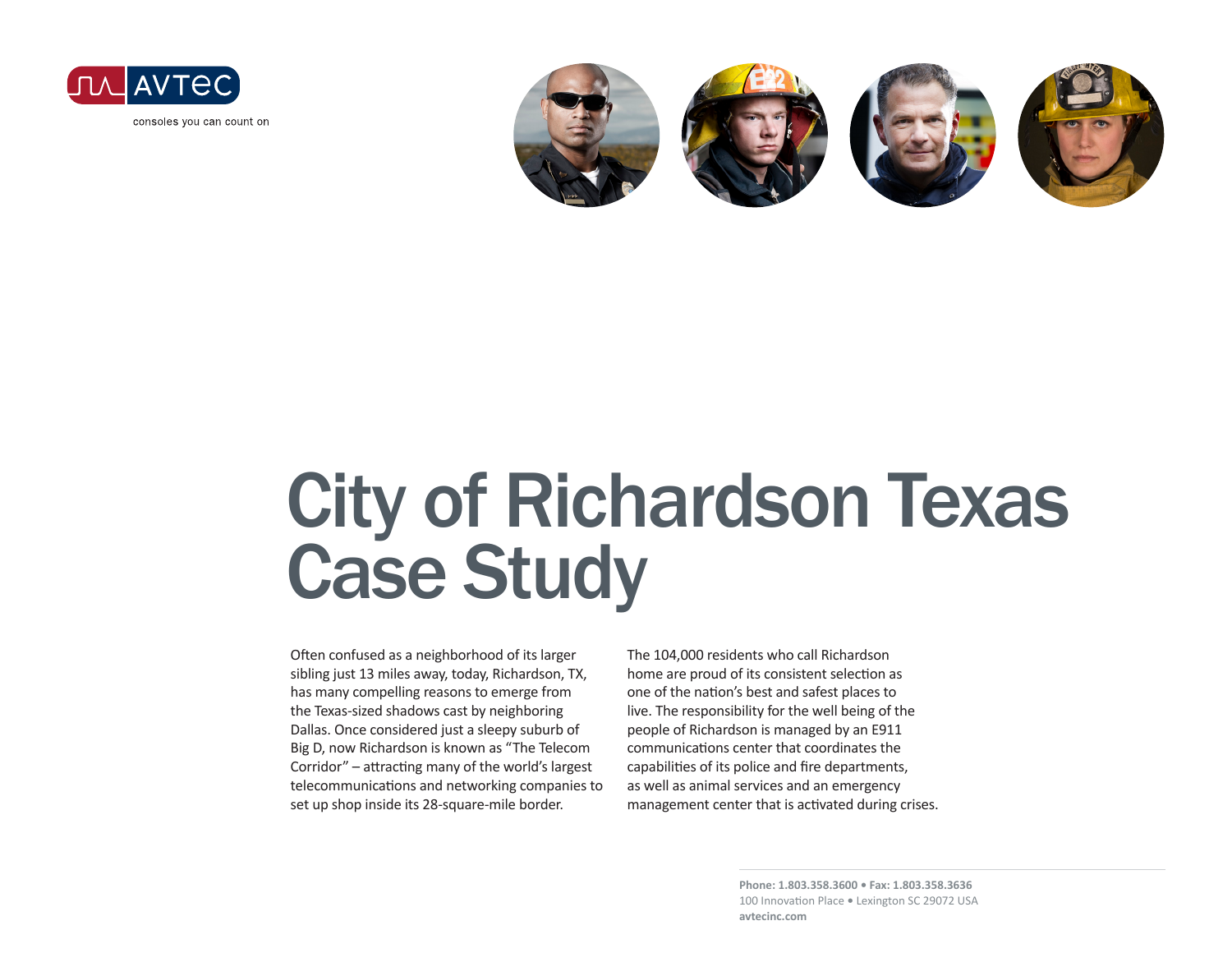### Replace or Upgrade?

911

Like many E911 communications centers faced with the challenges brought by growth and technological evolution, Richardson decided that it would be best to replace  $-$  rather than upgrade  $-$  its 19-yearold analog system. This would allow the city's emergency responders to leverage more advanced radio features, enhance and customize dispatchers' screens, and handle future expansion.

Fortunately, Project 25 (P25) – an initiative of safety organizations including the Association of Public Safety Communications Officials and the National Association of State Telecommunications Directors, offered a benchmark for digital radio equipment, incorporating elements of interoperability, spectrum efficiency, and cost economies.

Avtec, a proven innovator of communications console technology at the forefront of meeting P25 standards, offered in its pure-IP Scout™ console system the type of powerful P25 compliant solution that Richardson needed to bridge the gap between legacy and new technologies, while offering substantial cost savings.

### Richardson Leads The Way In 911 Via Text

In May 2014, Richardson joined a nationwide trend by allowing residents in crisis to send a text to 911 as a means of summoning emergency assistance. Richardson communications manager Liz Cole told the Dallas Morning News that adding the capability was important to keep up with the changing way in which people communicate. "We've got to be able to support the public's expectation…911 from any device at any time," she said.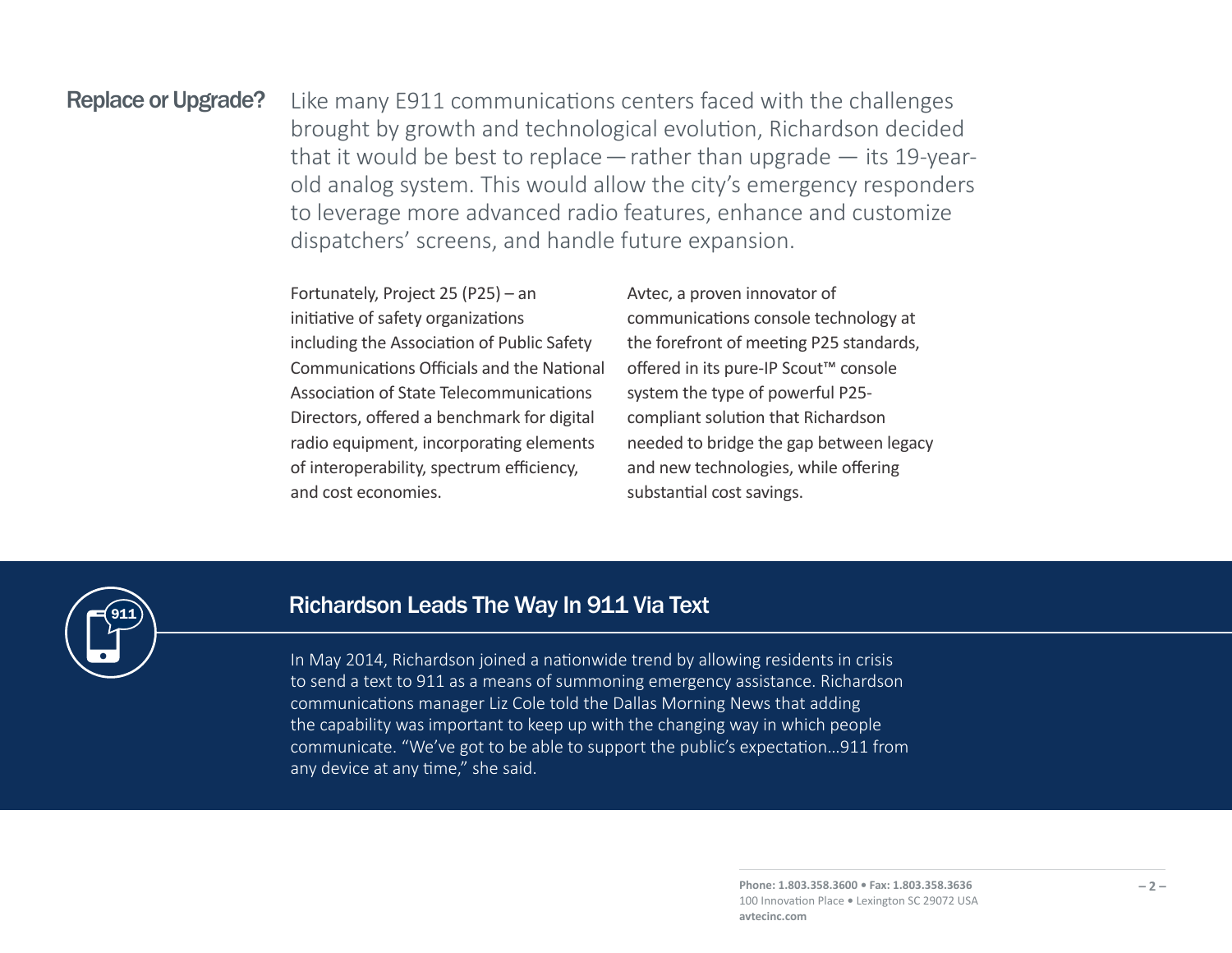## **SCOUTing** a Solution

In January 2012, Avtec deployed 10 Scout consoles in Richardson's E911 Communications Center—making Richardson the first North American municipality to use a multi-vendor trunked radio system using the APCO Project 25 Console Sub-System Interface (P25 CSSI) standard. Avtec's Scout IP console system seamlessly connected to

the city's Cassidian P25 radio system.

The open architecture allows Richardson to select best-of-breed components meaning it can choose radio systems, portable radios, consoles, and logging recorders that best serve its needs and not worry about compatibility.

Other major benefits of Richardson's new open-standards communications center:

- Ability to handle more than 7,000 calls in a typical day
- Taxpayer savings of more than \$4 million and improved radio coverage
- Flexibility to choose new standards-based products in the future; no "lock-in"
- Ability to leverage existing IP networks saving circuit costs
- Scalable IP console infrastructure that can easily support adjacent agencies
- Multiple levels of redundancy for disaster recovery



**Phone: 1.803.358.3600 • Fax: 1.803.358.3636** 100 Innovation Place **•** Lexington SC 29072 USA **avtecinc.com**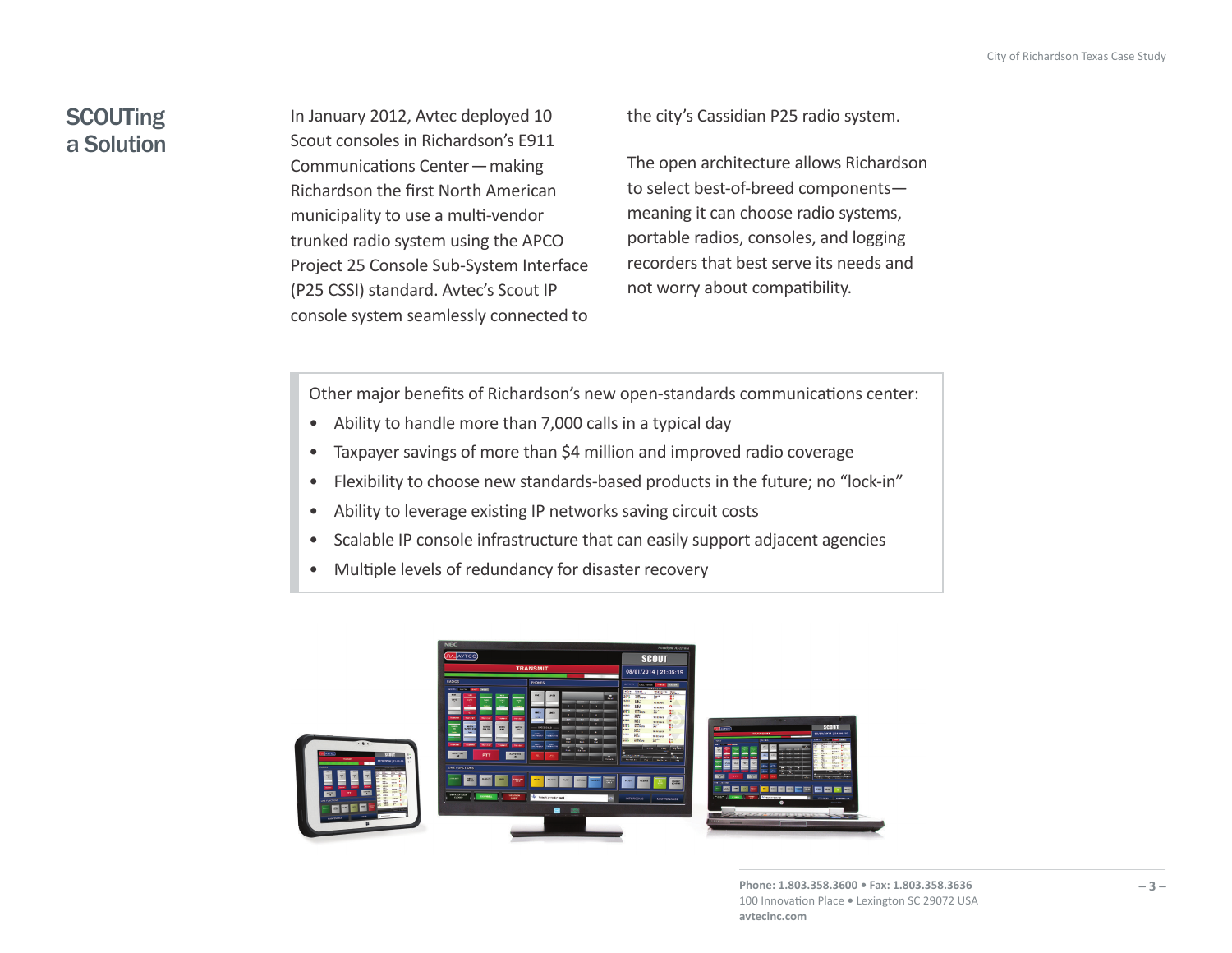#### Project Outcome . . .

The new communications network cost the city one-third the estimated cost of an alternative system – which, said Richardson CIO Steve Graves, allowed the city to activate a fourth communications tower and to purchase new radios for public safety officers.

The expanded capabilities have also delivered enhanced safety to Richardson's emergency responders. Scout's end-to-end redundancy eliminates interruptions of radio communications, and the improved dispatching efficiency has shortened response times – both within the city limits and in coordinating with other nearby agencies.

Scout's custom configuration – which provides touch-screen selections that replicate the location and function of switches and buttons on the legacy system – reduced the time needed to train dispatchers on their new consoles.

> **Phone: 1.803.358.3600 • Fax: 1.803.358.3636** 100 Innovation Place **•** Lexington SC 29072 USA **avtecinc.com**